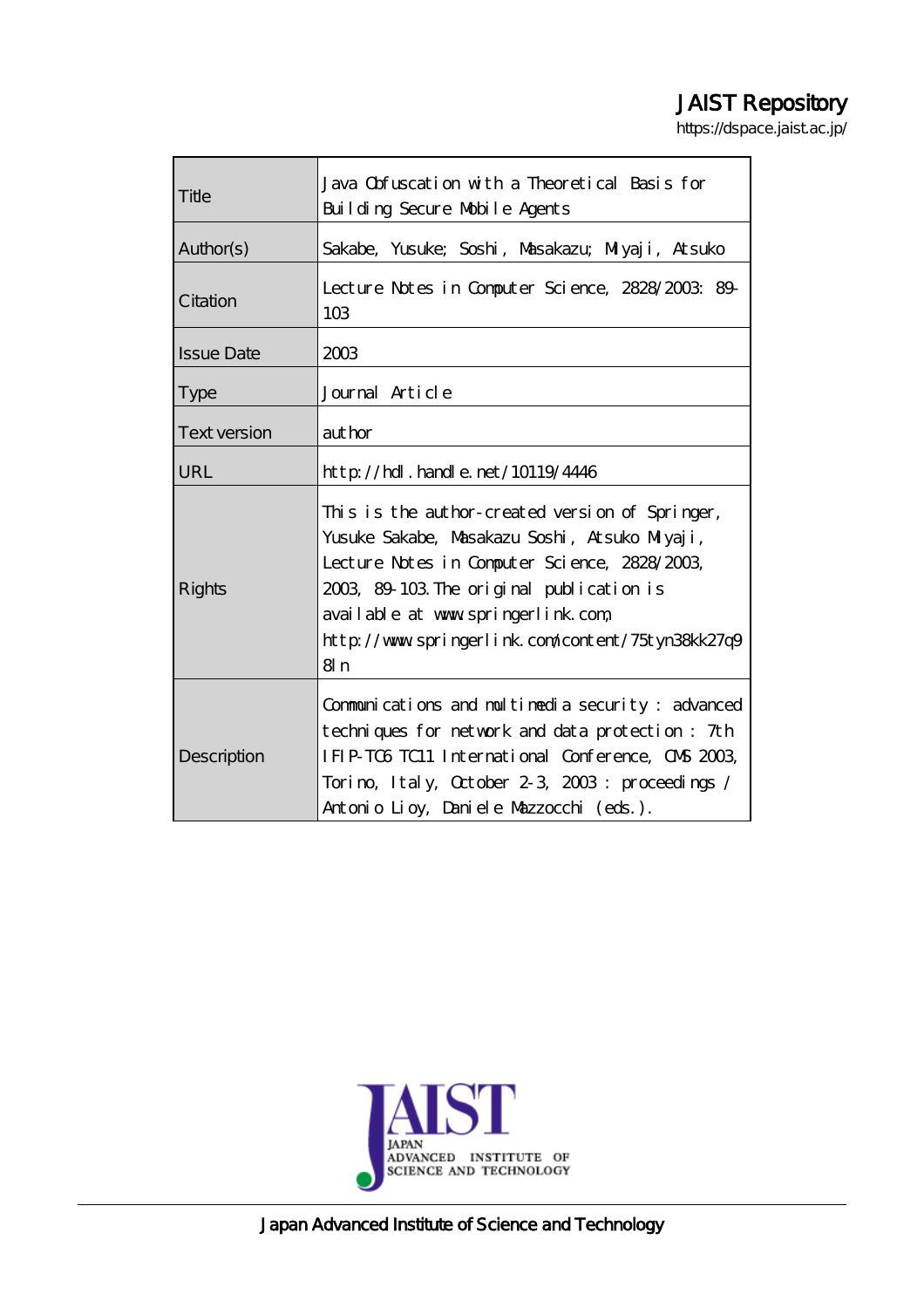## Java Obfuscation with a Theoretical Basis for **Building Secure Mobile Agents**

Yusuke Sakabe<sup>1\*</sup>, Masakazu Soshi<sup>1</sup>, and Atsuko Miyaji<sup>1</sup>

School of Information Science, Japan Advanced Institute of Science and Technology 1-1 Asahidai, Tatsunokuchi, Nomi, Ishikawa 923-1292, JAPAN {y-sakabe, soshi, miyaji}@jaist.ac.jp

**Abstract.** In this paper we propose novel techniques to obfuscate Java programs for developing secure mobile agent systems. Our obfuscation techniques take advantage of polymorphism and exception mechanism of object-oriented languages and can drastically reduce the precision of points to analysis of the programs. We show that determining precise points to analysis in obfuscated programs is NP-hard and the fact provides a theoretical basis for our obfuscation techniques. Furthermore, in this paper we present some empirical experiments, whereby we demonstrate the effectiveness of our approaches.

Keywords: mobile agents, security, obfuscation, static analysis, computational complexity

#### Introduction 1

In recent years mobile agent systems have been paid much attention to as a new computing paradigm. Here a mobile agent is a program that migrates through several hosts and performs a specific job on behalf of users. They can not only move to other hosts, but can also offer advanced computing services such as information retrieval and cooperative computation with other agents. In addition because a mobile agent is self-contained, i.e., it is accompanied by resources necessary for execution, it can run on a host offline. Consequently, mobile agent systems can realize a promising computing environment for next generations, in particular an infrastructure suitable for electronic commerce. In such an application area, security is of critical importance since the mobile agents process sensitive data of users on behalf of them.

In order to attain security for mobile agent systems, we must provide protection against the two kinds of attacks: (i) attacks by malicious agents and (ii) attacks by malicious hosts. The problem of the former attacks has been well understood and thus various countermeasures are available, e.g., sandbox security technologies, cryptographic techniques such as encryption, digital signatures, or authentication protocols. On the other hand, few attempts have been made so far on solutions to the latter problem. Hence we can hardly find any established

The author is currently with Sony Corporation, Network Application & Content Service Sector.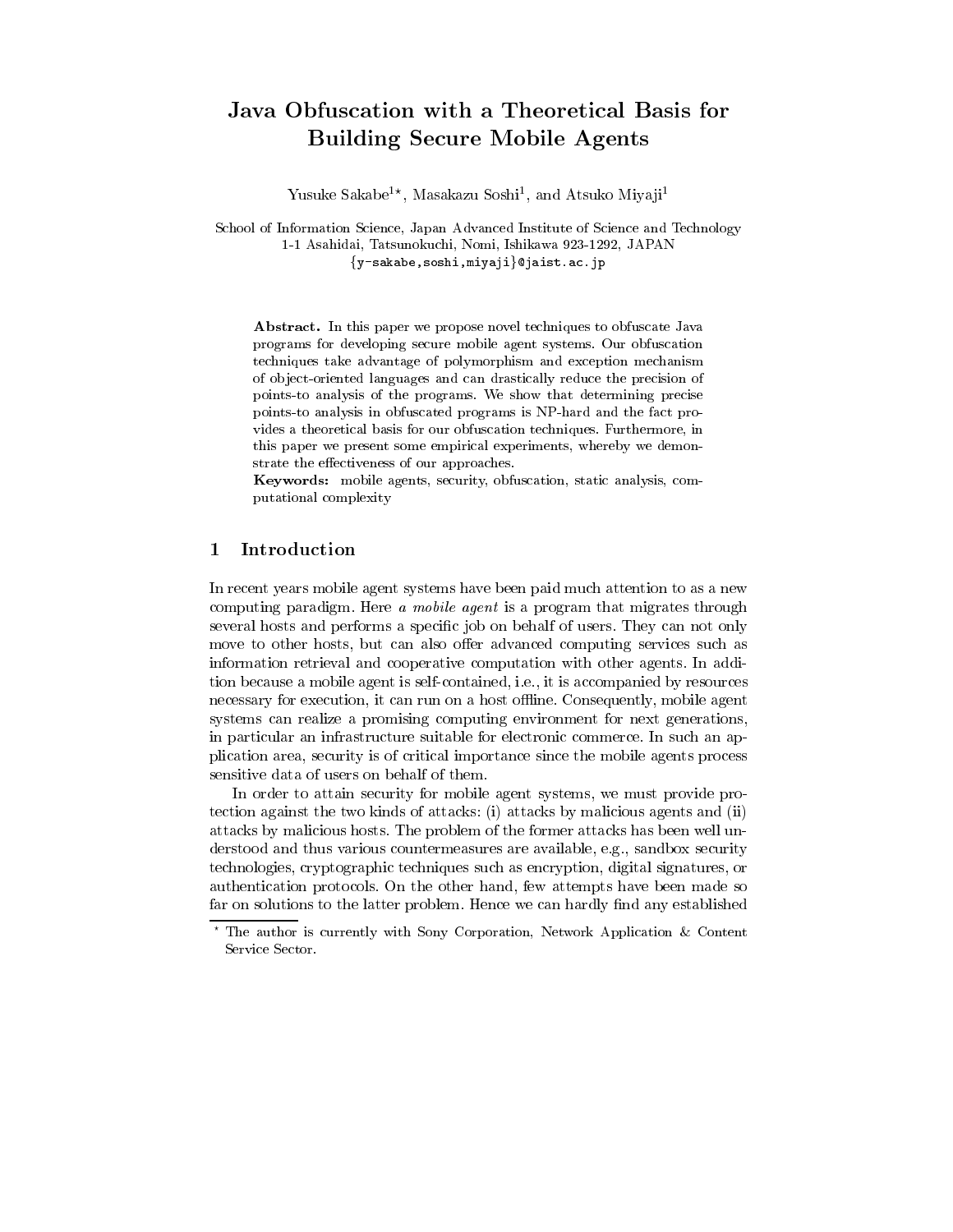techniques to solve the problem, except for those with some dedicated hardware. For instance, encryption cannot be used to solve the problem since encrypted mobile agents must be eventually decrypted into executable forms and then become vulnerable against the attacks mounted by malicious hosts<sup>1</sup>.

In order to solve the problem, *obfuscation* of agent programs is very promising  $[2,1]$ . Therefore in this paper we propose novel methods to protect mobile agents via software obfuscation. The proposed methods are to obfuscate Java since Java is one of the most excellent object-oriented languages for developing mobile agents. We believe that our obfuscation techniques are easily applicable to other object-oriented languages such as  $C_{++}$ .

Software obfuscation has been vigorously studied so far  $[3, 2, 1, 4-6]$ . Unfortunately previous software obfuscation techniques share a major drawback that they do not have a theoretical basis and thus it is unclear how effective they are.

In order to mitigate such a situation, Wang et al. proposed a software obfuscation technique based on the fact that aliases in a program drastically reduce the precision of static analysis of the program [6]. However, their approach is limited to the intraprocedural analysis. Since a program consists of many procedures in general, we must conduct interprocedural analysis whether or not it is obfuscated. Hence Ogiso et al. proposed obfuscation techniques with the use of function pointers and arrays, which greatly hinder interprocedural analysis [5]. Their work is very promising since it succeeds in providing theoretical basises for the effect of obfuscation techniques. However, unfortunately, the techniques in [5,6] cannot straightforwardly apply to object-oriented languages, especially, to Java.

Our obfuscation techniques take advantage of polymorphism and exception handling mechanism of Java, which can drastically reduce the precision of static analysis of the obfuscated programs and thus make them significantly harder to understand and to modify. Hence in mobile agent systems developed in Java, the techniques can provide protection against attacks by malicious hosts.

More technically, our obfuscation techniques are based on the difficulty of points-to analysis<sup>2</sup>, which can be proved to be NP-hard [8]. Therefore, we can also provide a theoretical basis to the techniques. This is one of the great advantages of our approaches over other related work.

We plan to build secure mobile agent systems with our proposed methods and are now conducting various experiments and implementations. In this paper we present some of empirical evaluation, whereby we demonstrate the effectiveness of our approaches.

The rest of the paper is structured as follows. In Sect. 2, we introduce polymorphism and exception in Java to describe our approaches. Next in Sect. 3, we discuss related work to ours and point out their drawbacks. In order to solve them, we propose new obfuscation techniques in Sect. 4, and we theoretically

 $1$  In this paper, due to space limitation, we cannot go into the details of the problem of attacks by malicious hosts. Refer to [1] for further details.

 $2$  See also [7] for the difficulty of conducting static analysis in Java in cases other than ours.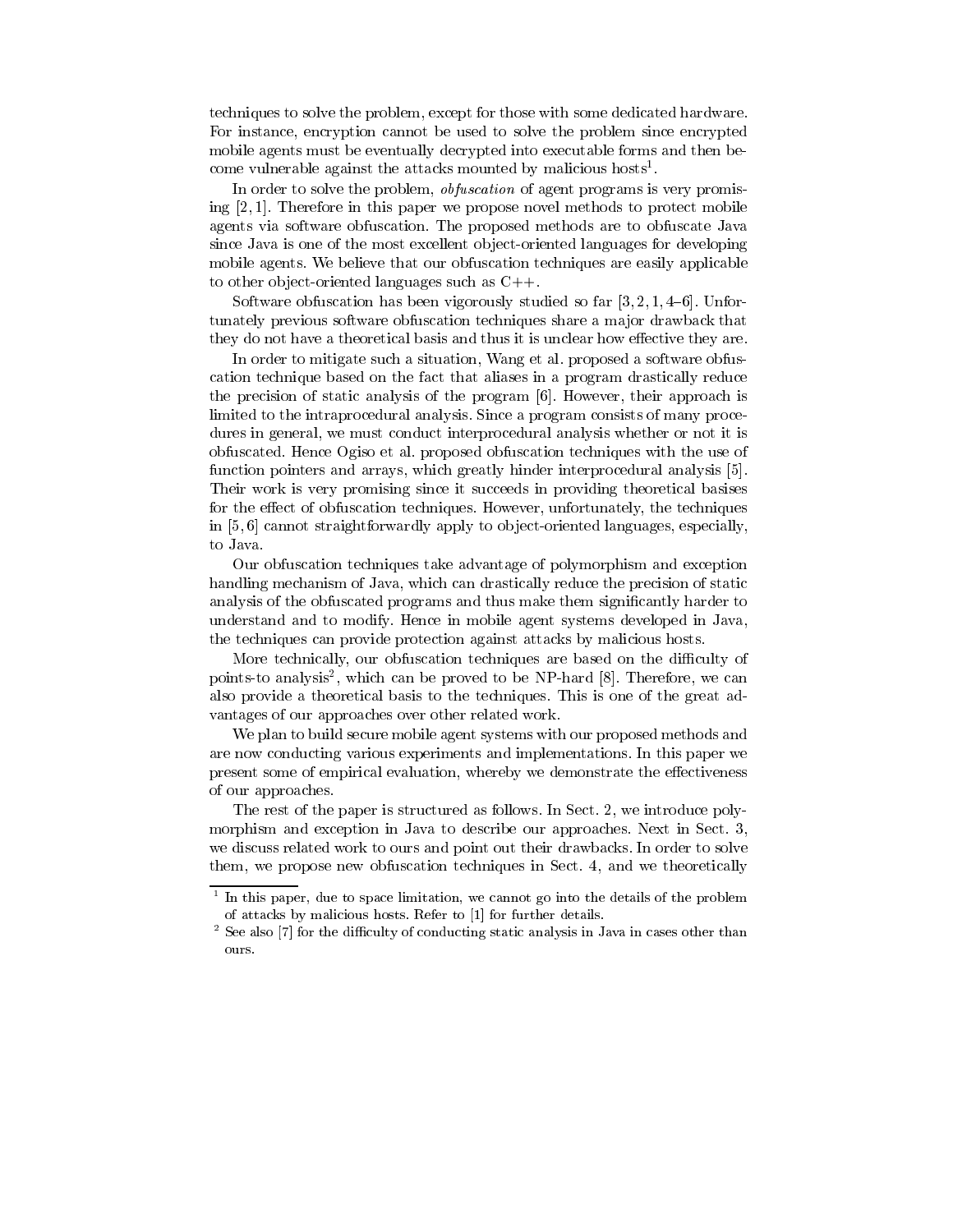evaluate our techniques in Sect. 5. In Sect. 6 we show empirical experiments of the techniques. Finally we conclude this paper in Sect. 7.

#### $\overline{2}$ Java

Our obfuscation techniques take advantage of functions of Java as an objectoriented language such as polymorphism, exceptions, and so on. Therefore, before going into details of the techniques, in this section we explain about the functions that we use.

#### $2.1$ **Object-Oriented Languages**

Object-orientation is the framework to describe a program with objects and messages. Object-oriented language have advantages over traditional languages such as C from the viewpoint of the cost for reuse or maintenance of programs.

Object-oriented languages mainly consist of the following three foundations:

- 1. encapsulation: integrates data and routines,
- 2. inheritance: defines a hierarchical relationships among objects, and
- 3. polymorphism: handles different functions by a unique name.

While these functions often make it easier to implement programs for large scale or advanced application, the behavior of the program is likely to be more complex. As a result, the analysis of object-oriented programs often becomes more difficult. Our proposed obfuscation techniques exploit this fact.

In the rest of this section, we describe about *Polymorphism on Java* and *Exception with subtyping*, which are ingeniously used in our proposed obfuscation techniques.

#### $2.2$ Polymorphism on Java

Polymorphism is one of the fundamental mechanisms of object-oriented languages, which can "handle different functions by a unique name." Especially in Java, we can implement polymorphism by the following features;

- 1. method override with class subtyping,
- 2. *interface*, or
- 3. method overload.

We explain how to implement polymorphism with interface and method overload, which are used for our obfuscation techniques.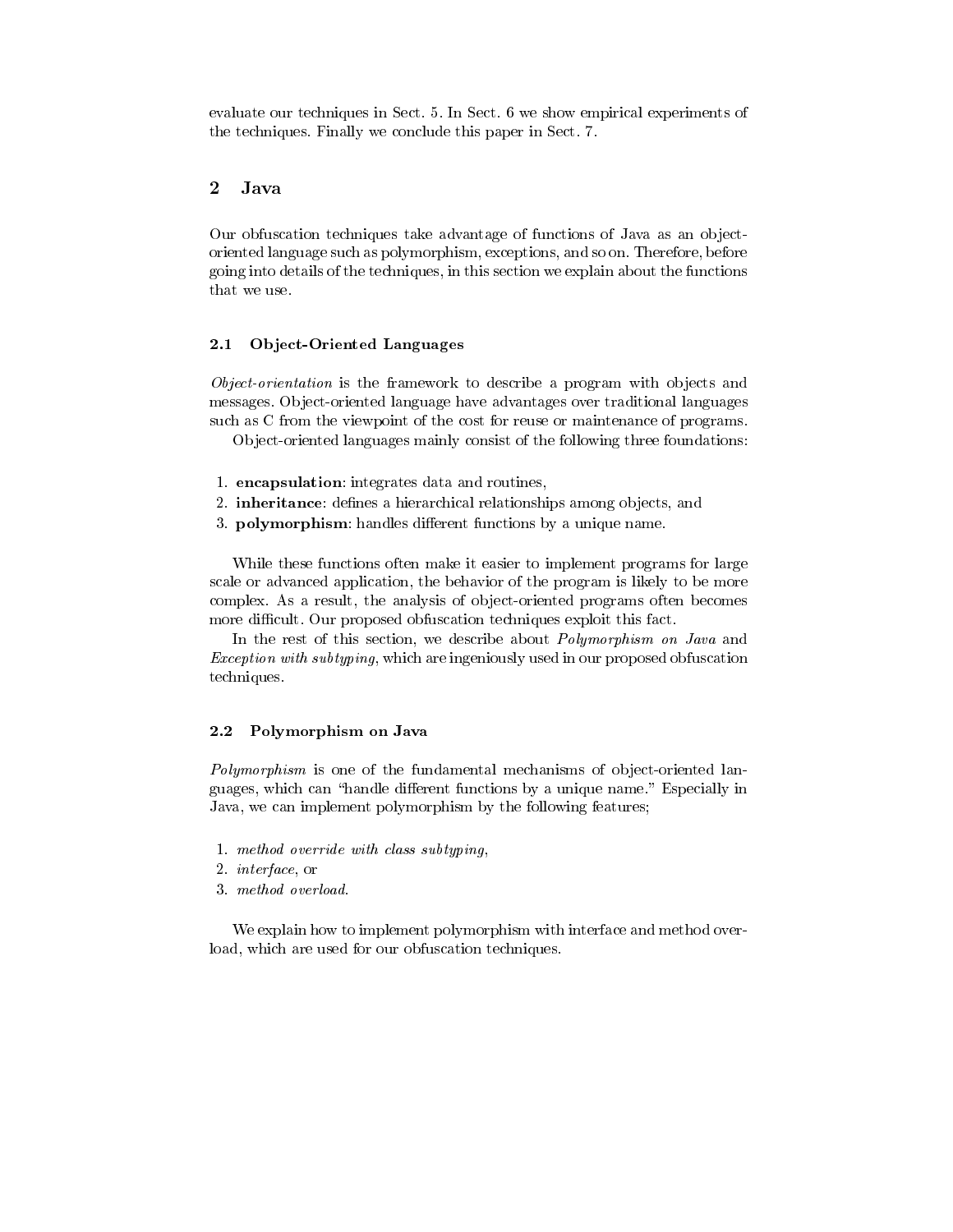```
interface F \{public void m();
J
class A implements F {
    public void m() { System.out.println("I'm A"); }
-1
class B implements F {
    public void m() { System.out.println("I'm B"); }
}
\{F obj;
    obj = new A();
    cl: obj.m();obj = new B();
    c2: obj.m();
\mathcal{E}
```
Fig. 1. Example of Interface

Interface Fig. 1 is an example of the use of *interface*. The variable obj is defined as the type of *interface*  $F$ , therefore  $obj$  can be an instance of a class that implements *interface* F. When this code is executed, the string "I'm A" is printed at the program site  $c1$ , because obj is an instance of class A. And at the site  $c2$ , the program prints "I'm B" because obj is an instance of class B there.

Here notice that the code  $obj.m()$  at c1 is identical to the one at c2, although, different methods are called according to the class types of obj. That behavior is not decided at the time that the program is compiled, but is dynamically decided when it is executed.

```
static void m(int arg) \{ System.out.println("int"); \}static void m(char arg) { System.out.println("char"); }
   int i=0; char c=0;
ſ
    c1: m(i);c2: m(c);ł
```
Fig. 2. Example of Overloading

Method Overloading Next in Fig. 2, we show a Java code that performs method overloading. At the site  $c1$  and  $c2$ , methods of the same name m are called. The difference between them is the type of the arguments, which is int at site  $c1$  and char at  $c2$ . Consequently the string printed on the terminal is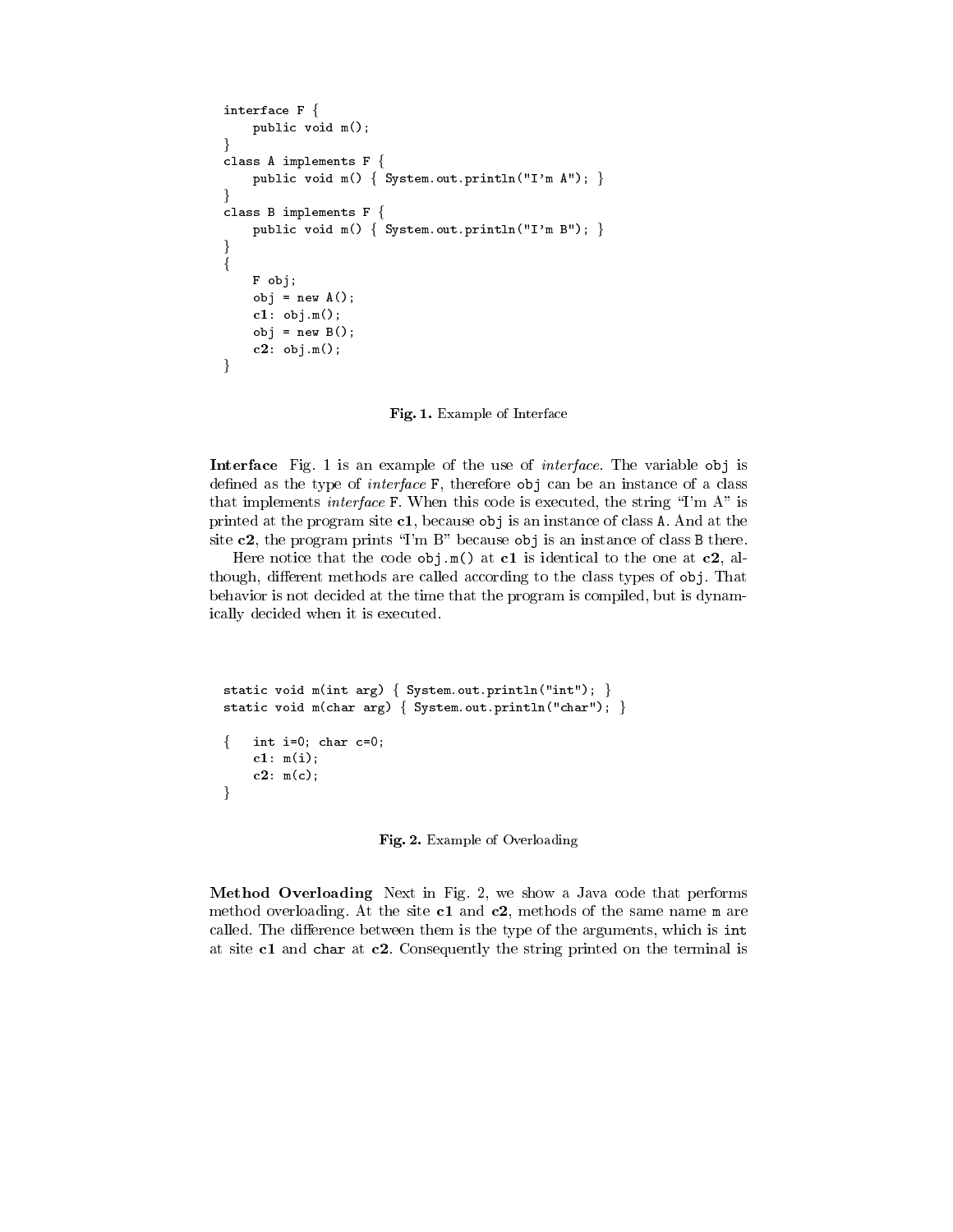"int" and "char", respectively. If there are some methods with the same name, the type or the number of the arguments determine which method is called.

#### $2.3$ Exception

```
class E1 extends Exception \{\}class E2 extends Exception \{\}\{int d, u;
    1: d=1;
    try \{2: method();
        // may throw an exception E1 or E2
    \mathcal{E}catch (E1 e1) { 3: d=4; }
    catch (E2 e2) \{4: d=3; \}5: u = d;ł
```
Fig. 3. Example of Exception

Java uses exceptions to provide error-handling capabilities. An exception is an event that occurs during program execution, which disrupts the normal flow of instructions. In Java programs, *throw* and *catch* (and *finally*) statements are used to handle exceptions. In order to utilize exceptions, at first we define a class for each error type, then throw/catch the instance of the class.

Fig. 3 is a simple example of how to use exceptions in Java codes. If the method () called at the site 2 may throw an exception E1 or E2, the value of d substituted for u at the site  $5$  changes dependently on which exception was thrown, or whether the exception was thrown or not. Thus, operation of the program containing exception exhibits non-deterministic property.

#### 3 **Related Work**

In this section, we discuss some of existing approaches to solve the problem of attacks by malicious hosts.

Sander and Tshudin proposed mobile cryptography for the problem [9]. In mobile cryptography, we can develop programs that perform operation on encrypted data. It has an advantage that the security is provable, although, it cannot be applicable to general agent programs but only to those of a rather specific form. Hence it is of very limited use for practical situations. For other cryptographic approaches, see also [10].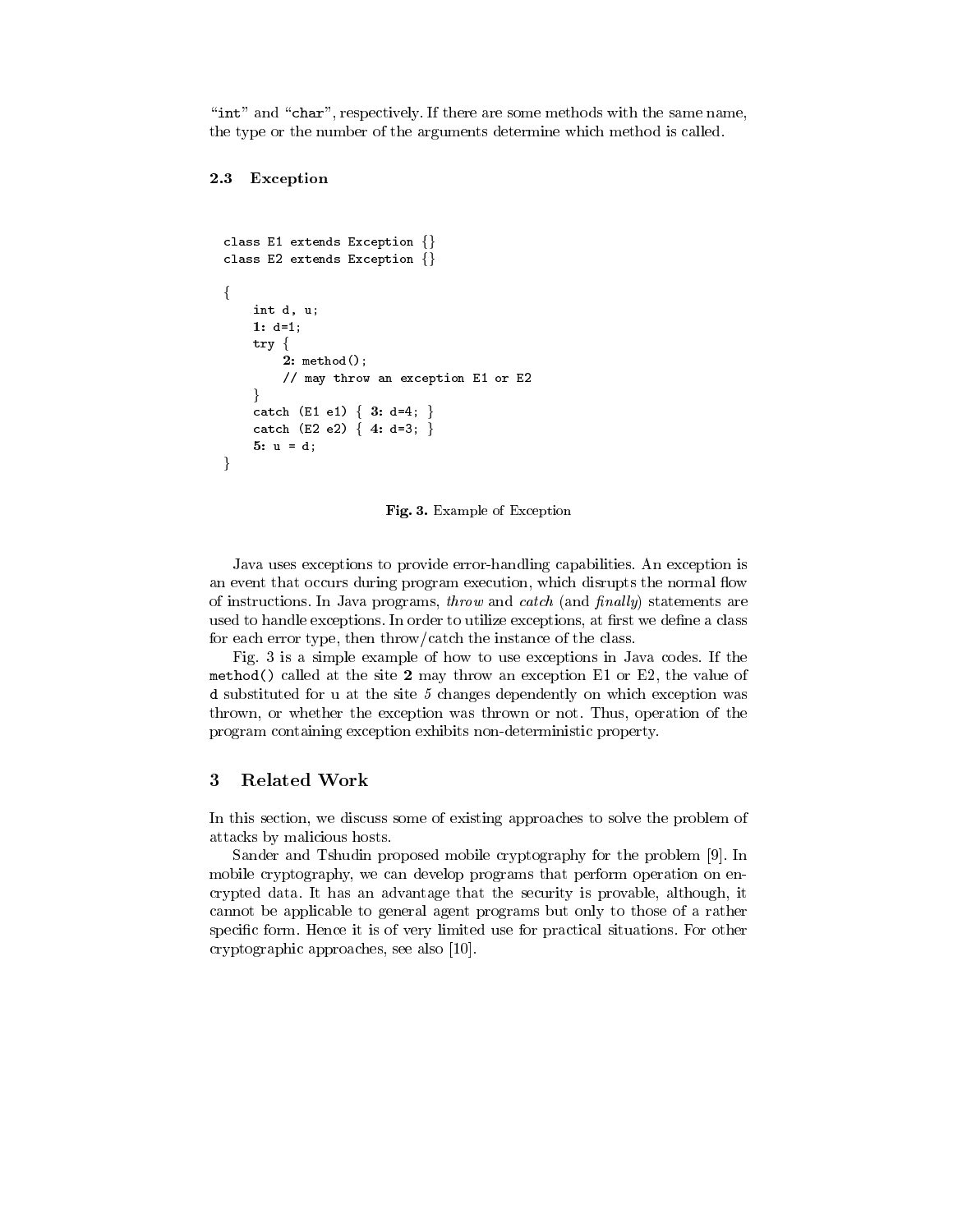Now protection of mobile agents with software obfuscation is being paid much attention to. Therefore below we present obfuscation techniques proposed so far, some of which are not limited to security for mobile agent systems.

Hohl proposed the concept of 'time-limited blackbox security', which provides tamper-resistance for mobile agents by software obfuscation techniques until a prescribed time limit [1]. For other obfuscation approaches, Mambo proposed obfuscation techniques in which frequency distributions of instructions in obfuscated programs are made as uniformly as possible by limiting available instructions for obfuscation [4].

Unfortunately previous software obfuscation techniques share a major drawback that they do not have a theoretical basis and thus it is unclear how effective they are.

In order to mitigate such a situation, Wang et al. proposed a software obfuscation technique based on the fact that aliases in a program drastically reduce the precision of static analysis of the program [6]. However, their approach is limited to the intraprocedural analysis. Since a program consists of many procedures in general, whether or not it is obfuscated, we must conduct interprocedural analysis. Hence Ogiso et al. proposed obfuscation techniques with the use of function pointers and arrays, which greatly hinder interprocedural analysis [5]. Their work is very promising since they are successful in providing the theoretical basis for the effect of obfuscation techniques.

Unfortunately the techniques in  $[5,6]$  cannot straightforwardly apply to object-oriented languages, especially, to Java, because they require the use of *pointers* or *goto statements*, which are not supported in Java<sup>3</sup>. Therefore we need new obfuscation techniques that can be applicable to Java.

#### **Proposed Obfuscation Techniques**  $\overline{4}$

From the discussions so far, in this section we shall propose new software obfuscation techniques using object-oriented features of Java.

#### 4.1 Use of Polymorphism

As described in Sect. 2.2, polymorphism is one of the fundamental mechanisms of object-oriented languages, which can handle different functions by a unique name. While polymorpihsm makes it easy to implement complicated algorithms, it also makes the behavior of the created programs more complicated. Consequently it is difficult to analyze those program. We apply such a feature to our obfuscation techniques.

Our obfuscation procedures with respect to polymorphism on Java are given below. They consist of three phases: (1) Introduction of method overloading, (2)

 $\overline{\mathbf{3}}$ Collberg et al. proposed some obfuscation techniques using object-oriented features [2], however their techniques are limited to rather simple ones, e.g., disturbance of class hierarchies. Furthermore they do not provide any theoretical basis about how effective their techniques are.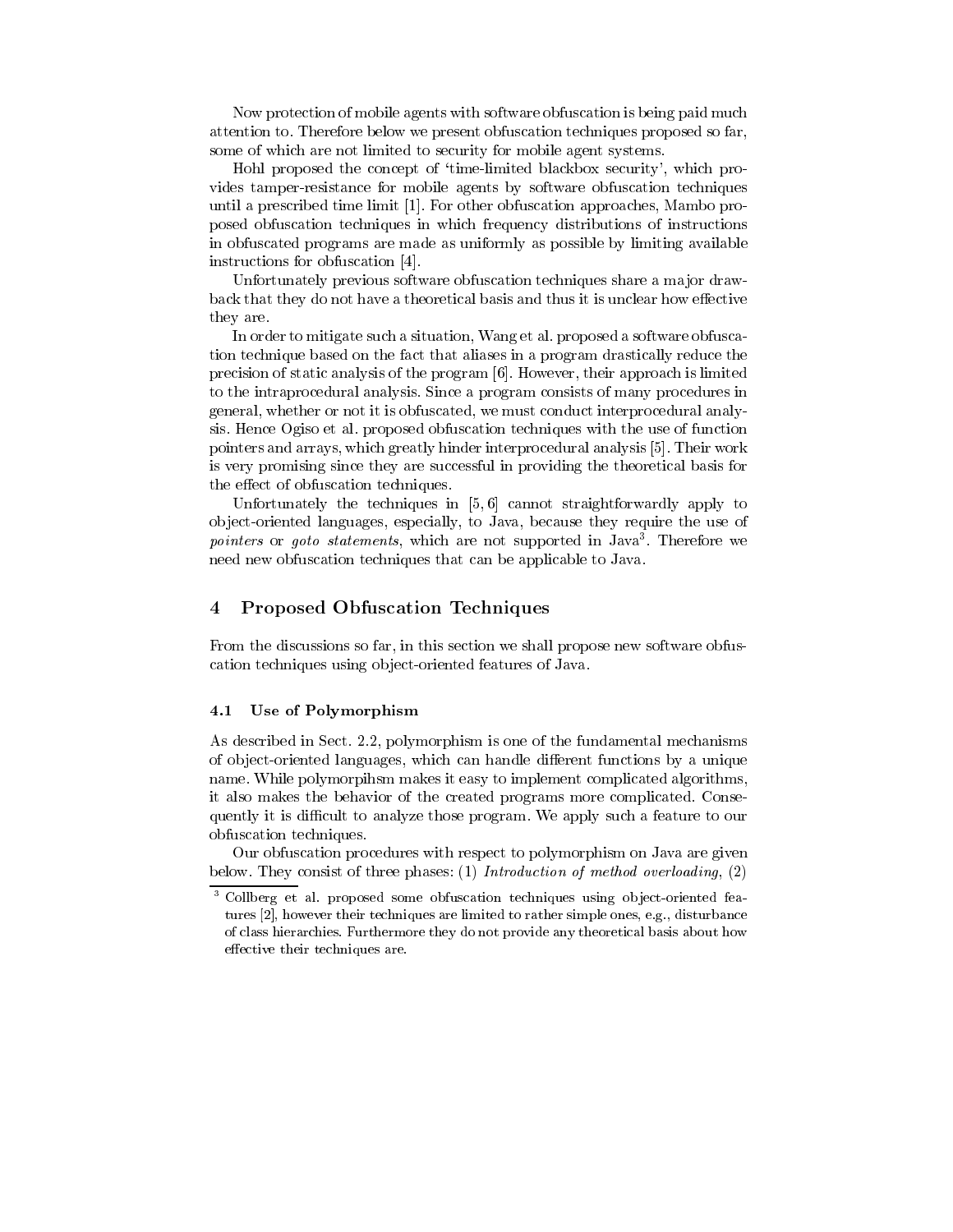Introduction of interfaces and dummy classes, and (3) Change types and new sentences. Below, the procedures are concisely described because of space limitation. Also notice that although the example programs below that result from obfuscation are intentionally not so obfuscated for the purpose of explanation, it is not difficult to transform a program into any more obfuscated form.

 $(1)$  Introduction of method overloading At first, we introduce new classes Ag and Rt as preparation. The instance of Ag is used to preserve method<sup>4</sup> arguments, and Rt is to preserve return values. Then we pick some classes randomly, and we create new classes  $Ag1 \sim Agn$  derived from Ag, where *n* is the maximum number of methods contained in the picked classes.

Next, we change the name of every method contained in the classes into the same name. Then we change the type of return value for every method into type Rt, and change the type of the arguments into a type of subclasses of Ag. In this step, the numbers of the arguments of the methods are made to be the same. Class Rt manages information of return types and values, and class Ag and its subclasses manage argument types and values. Moreover, when two or more classes are chosen, some number of dummy methods are added so that the number of the methods of each class becomes the same.

Fig. 4 is an example of definition changes of methods described above. In that case class A and B are chosen, then the name of every method in two classes changes into 'm', and a dummy method is added to class B. Finally all return types are changed into Rt, and the arguments into  $Ag1 \sim Ag3$ . Here, notice the method calc of class A. Although the method originally require two arguments of type int, it changes into 'm(Ag2)', which requires one argument of type Ag2. Moreover the return type of calc is changed from int into Rt. Therefore, to maintain the semantics of the original program, we need to modify the method call and the method itself. This process is illustrated in Fig. 5. The constructor of Ag2 requires two int arguments, and getRetValue(int z) returns int value. They correspond to the arguments and the return value of original method calc, respectively. We apply this transformation for each method call.

 $(2)$  Introduction of interfaces and dummy classes In this step we newly introduce interface, and dummy classes if needed. The interface defines methods transformed in step (1), and we make targeted classes to **'implements'** this interface. Moreover, we newly create classes that play no role (i.e., dummy). These dummy classes also need to implement the interface defined immediately before. If dummy classes are not needed for some reasons (for example, due to performance the program requires), we can cancel to introduce dummy classes.

As continuation of the example given by  $(1)$ , we show an example in Fig. 6. The interface I defines three methods that have the same name 'm' and return type Rt, and the arguments of each method are Ag1, Ag2, and Ag3 respectively.

 $4$  In Java there are two types of method, instance method and static(class) method, and our procedure does not count static methods. Hereinafter a 'method' means instance method.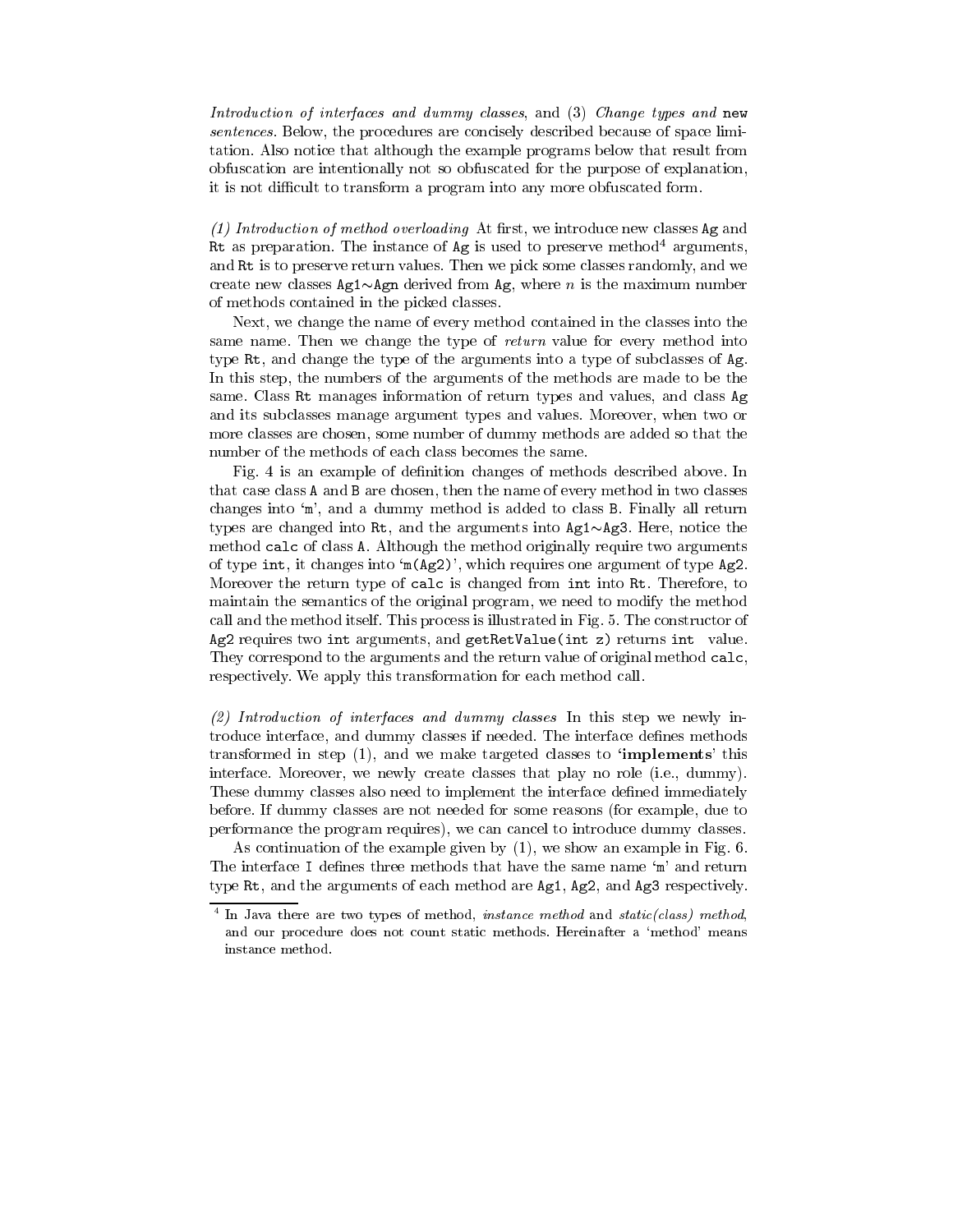

, 6

 



 $2.2$   $\mu$  . The case of the contract measure of the state of the state of the state of the state of the state of the state of the state of the state of the state of the state of the state of the state of the state of the

Furthermore, we add the declaration of implementation to class A and B. Class C has the same method as class A and B.

 $\{v_i\}$  . The state of the state of the state of the state of the state of the state of the state of the state of  $\{v_i\}$  $\mathbf{r}$  . The state of the state of the state of the state of the state of the state of the state of the state of the state of the state of the state of the state of the state of the state of the state of the state of th And for every new sentence which creates the reference of the targeted class, we -   \$ 
  

Fig. 7 is an example of that conversion.  $EXP\_TRUE$  is the condition expressions that is always *true* such as  $x*(x+1)$  2==0 or  $y*(y+1)*(y+2)$  6==0. Hence the semantics of the original program is maintained. However, generally  $\mathbb{R}^n$  . The contract of the contract of the contract of the contract of the contract of the contract of the contract of the contract of the contract of the contract of the contract of the contract of the contract of - Æ- %-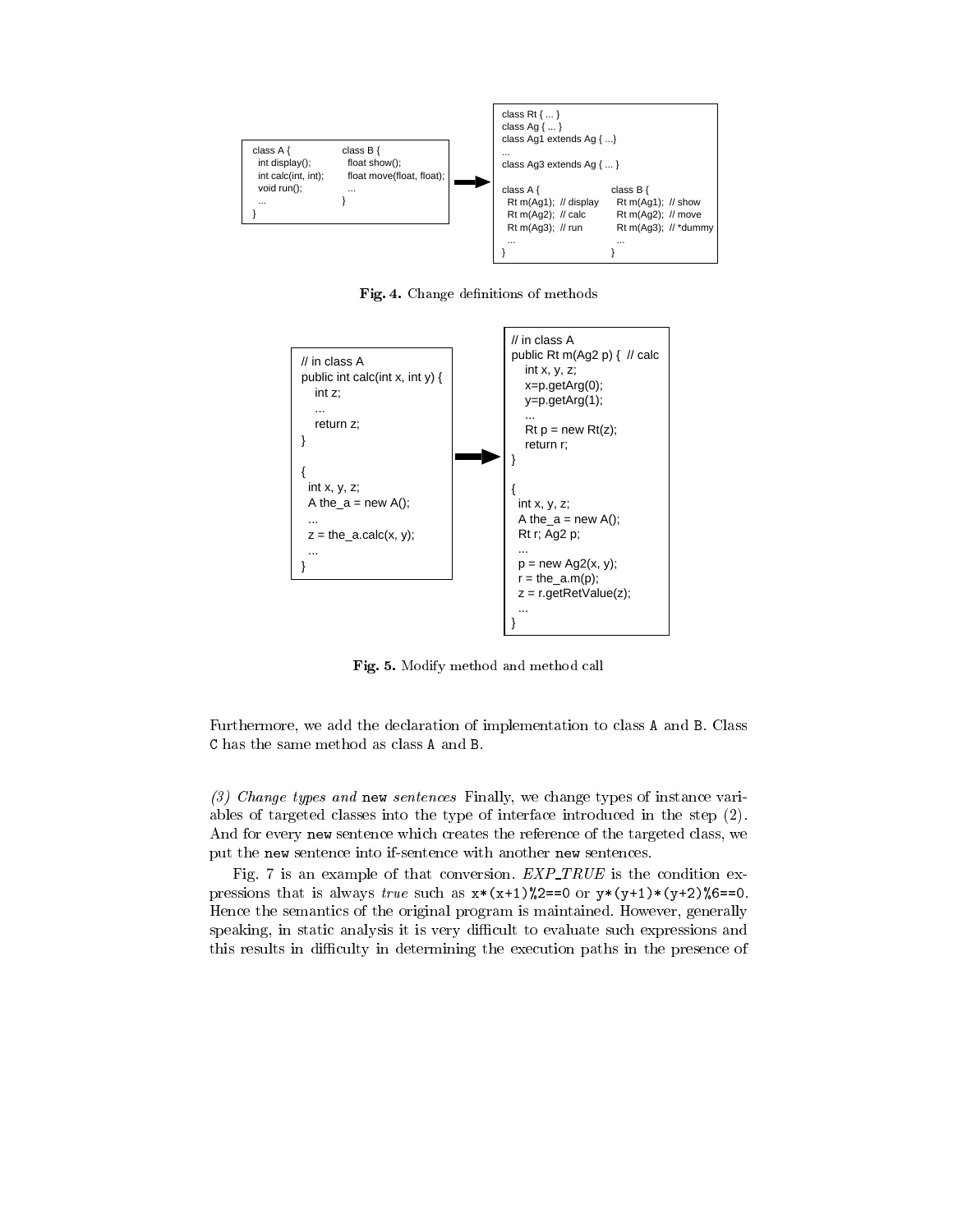| interface $I \{ Rt m(Ag1); Rt m(Ag2); Rt m(Ag3); \}$                                      |                                                                                  |  |  |  |  |  |
|-------------------------------------------------------------------------------------------|----------------------------------------------------------------------------------|--|--|--|--|--|
| class A implements $\frac{1}{3}$<br>Rt m(Ag1);<br>Rt m(Ag2);<br>$Rt$ m(Aq3);<br>          | class B implements $\frac{1}{3}$<br>Rt m(Ag1);<br>Rt m(Ag2);<br>$Rt$ m(Aq3);<br> |  |  |  |  |  |
|                                                                                           |                                                                                  |  |  |  |  |  |
| // *dummy<br>class C implements $\frac{1}{2}$<br>Rt m(Ag1);<br>Rt m(Ag2);<br>$Rt$ m(Aq3); |                                                                                  |  |  |  |  |  |

 $\blacksquare$  into the contribution of now the criteria condition contribution of  $\blacksquare$ 



, -

ii-statements" iveedless to say, such condition expressions can be made arbitrarily complicated as long as the original semantics is retained. Therefore the  $\mathbb{R}$  . The contract of the contract of the contract of the contract of the contract of the contract of the contract of the contract of the contract of the contract of the contract of the contract of the contract of th

#### 4.2 Use of Exception

 
   
  - 
(- -  

(- 60 
- %   \$
 % /5  - 
   ,- 
(-  \$  F
\$ instances.

 $^\circ$  Here static analysis of a program is conducted under the assumption that all execution paths within procedures, without regard to interprocedural paths, are ex--\$% 
 

 - 
  
  
  - 4  5 /0%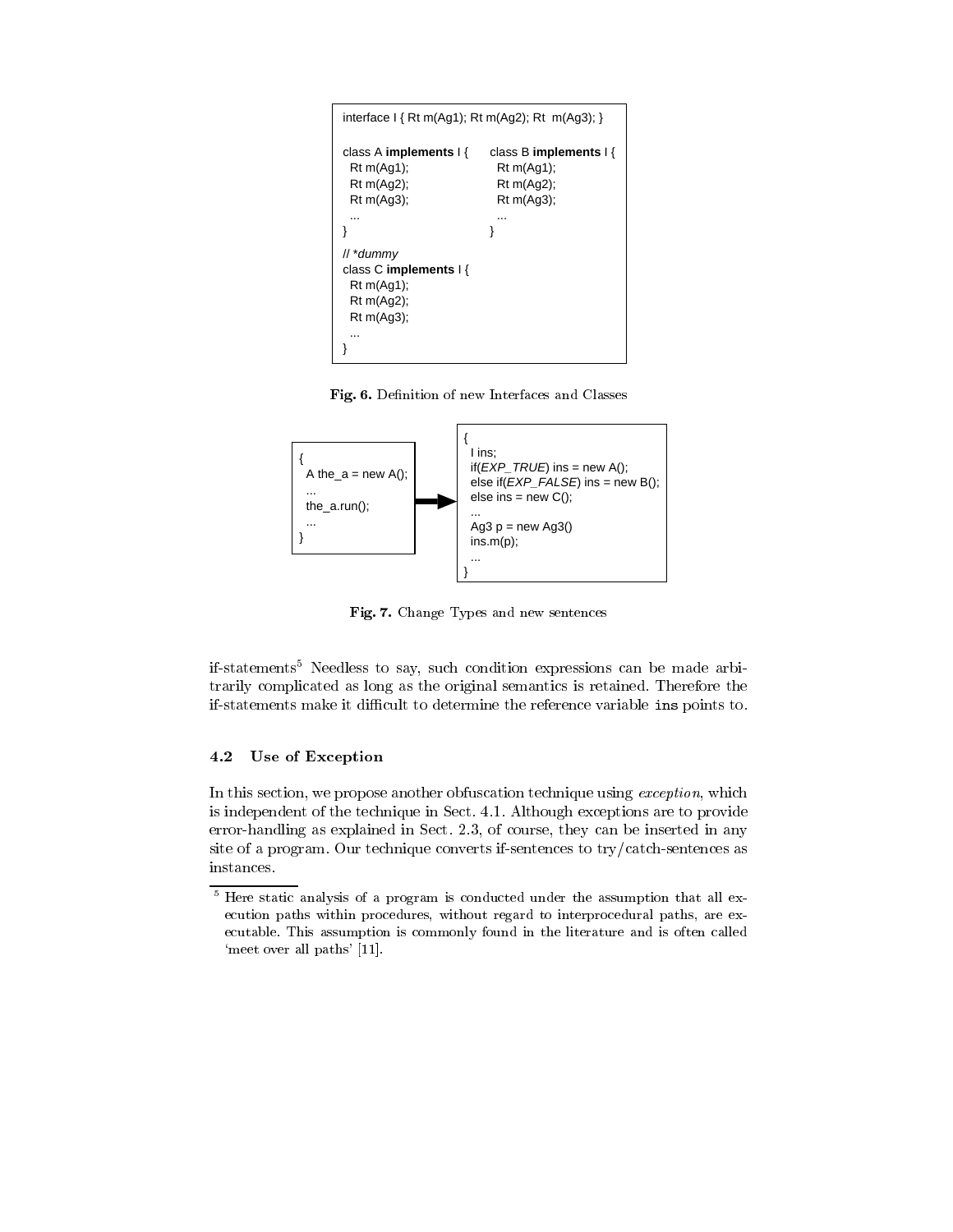

Fig. 8. Use of Exceptions

Here, we consider an if-sentence in Fig. 8, where  $EXP_1, EXP_2, ..., EXP_{n-1}$ are appropriate condition expressions, and  $S_1, S_2, ..., S_{n-1}$  are sequences of sentences. Now we introduce exception classes exp\_base, exp\_1, exp\_2, ..., exp\_n, where  $\exp_1 \sim \exp_n$  are subclasses of  $\exp_2$  base. Then we convert the if-sentence to the try/catch-sentence as shown in the right side in Fig. 8. The variable e should be an instance of an appropriate exception class so that obfuscated sentences execute equivalently to the original if-sentence.

#### **Example of Obfuscation** 4.3

At the end of Sect. 4, for completeness of the description of this section, we show in Fig. 9 an example of obfuscation to which all obfuscation techniques apply.

#### $\overline{5}$ **Complexity Evaluation**

Our obfuscation techniques described in Sect. 4 substantially impede precise points-to analysis. In this section, we support this claim by presenting a proof in which we show that statically determining precise points to is NP-hard.

Theorem 1: In the presence of classes which implement interfaces, method calls by the instances of the classes, and at the same time in the presence of methodoverloadings, the problem of precisely determining if there exists an execution path in a program on which a given instance points to a given method at a point of the program is NP-hard  $6$ .

**Proof:** The proof of Theorem 1 is by reduction from the 3-SAT problem [8]

 $6$  For further backgrounds behind the way of this proof, see [11].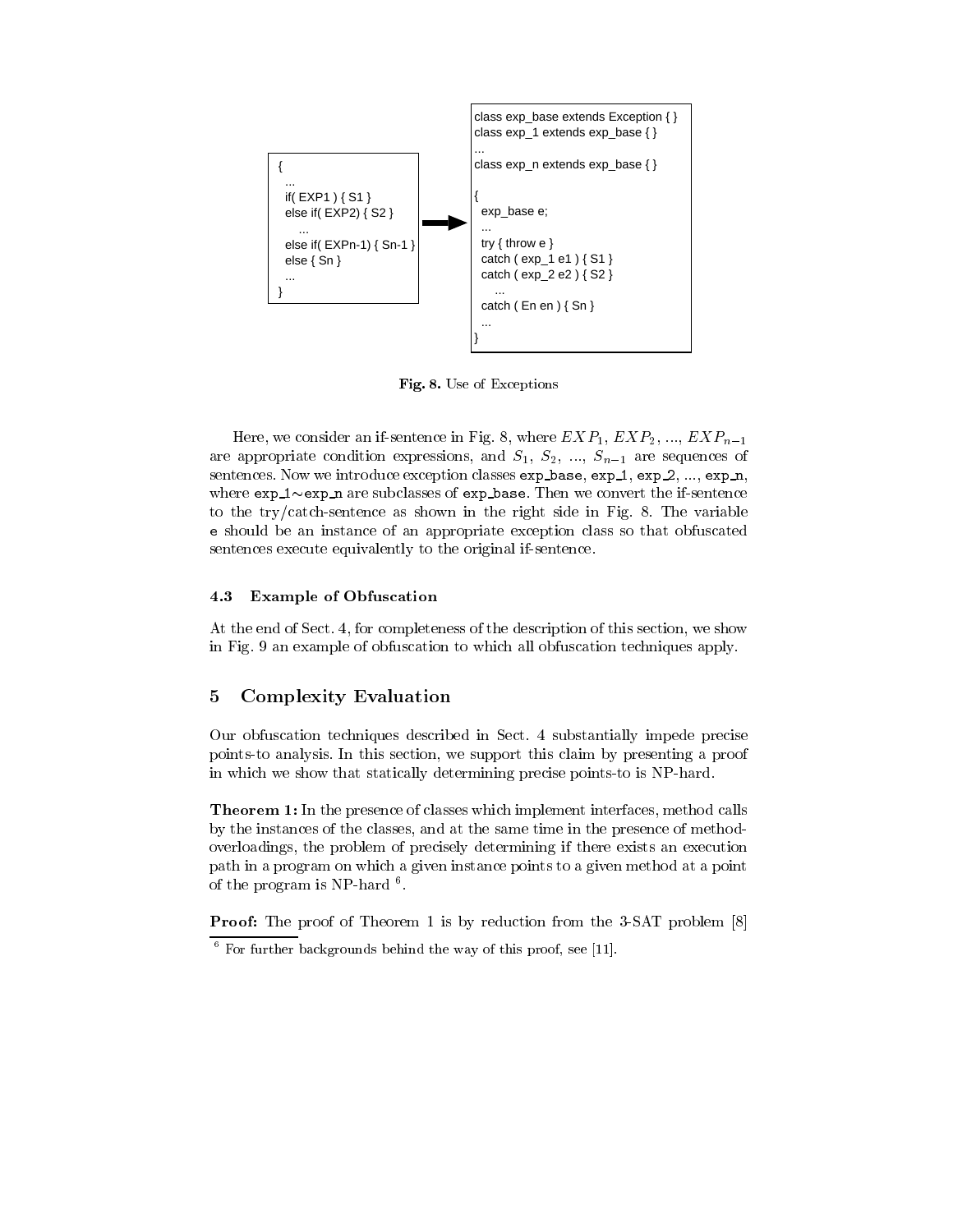

**rig. 9.** Example of Obfuscation

for  $\wedge_{i=1}^{i}$  (i<sub>i</sub>,  $\vee$  i<sub>i</sub>,  $\vee$  i<sub>i</sub>,  $\vee$ ) with propositional variables  $\{v_1, v_2, ..., v_m\}$ , where  $i_{ij}$     \*0 <sup>+</sup> "  specified by the program in Fig. 10, which is polynomial in the size of the 3-SAT  "
   ! 
  - .... primer in a contract of the second contract of the contract primer in a system in the contract of the cont \* \* -  
  "
 -  - 
  
 \$ 
  variables in the program. Paths between L2 and L3 then encode in the points-to  $\blacksquare$  . The contract of the contract of the contract of the contract of the contract of the contract of the contract of the contract of the contract of the contract of the contract of the contract of the contract of the satisfies  $\wedge_{i=1}$   $(i, 1 \vee i, 2 \vee i, 3)$ .

   - 
  - 
  \*  \* -(-  - --   - - \$   %  %- 
 - 

, and the contract of the contract of  $\mathbf{A}$  . The contract of the contract of the contract of the contract of the contract of the contract of the contract of the contract of the contract of the contract of the contract \*  \* ! 
 - 
 - 
  

 - <  \*  - -  "   \$ -  - -   - \*  
 - -! 
 -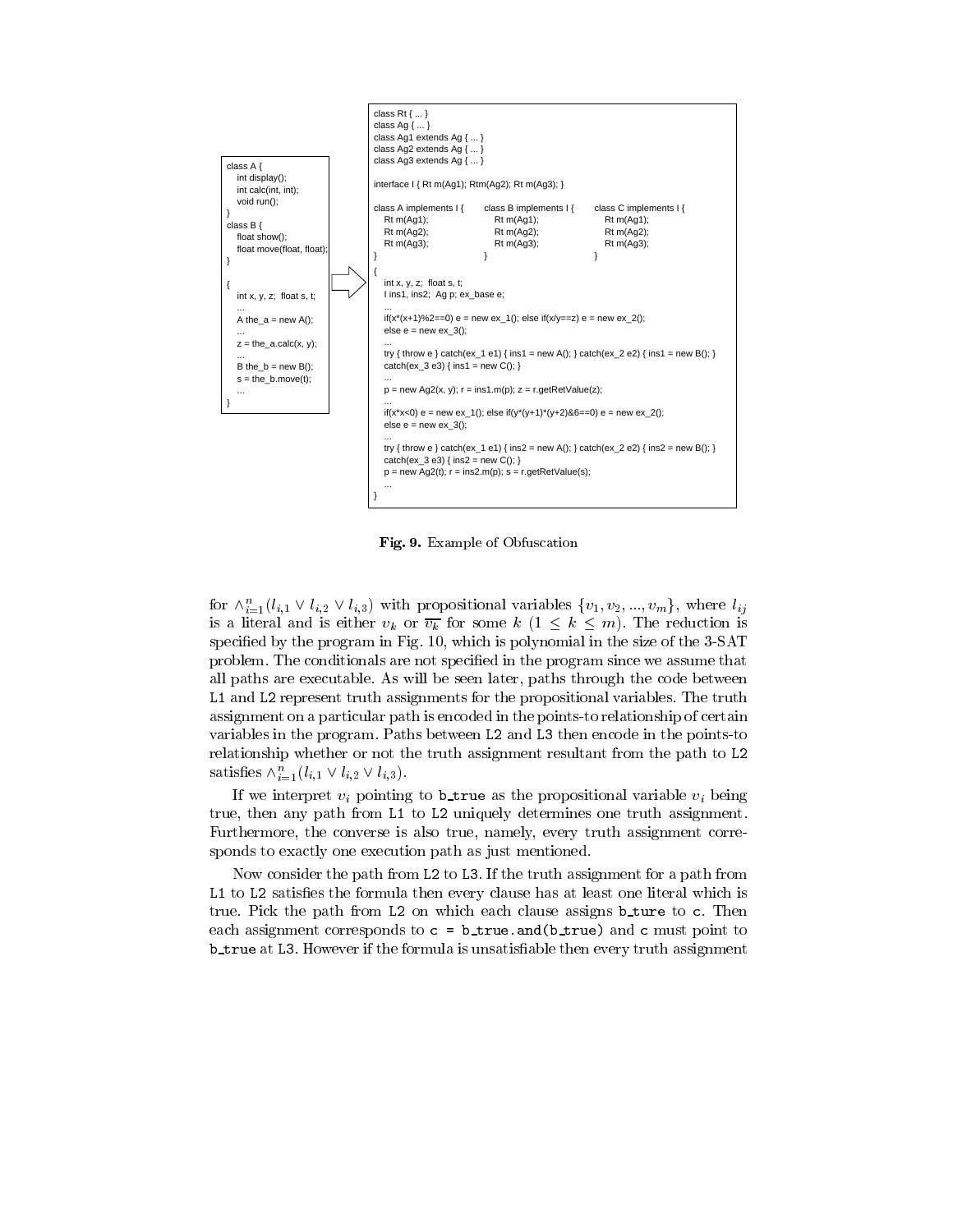has a clause, say  $(l_{i,1} \vee l_{i,2} \vee l_{i,3})$ , where all these three literals are false. This implies  $l_{i,1}, l_{i,2}$ , and  $l_{i,3}$  all point to b\_false. Because every path from L2 to L3 must go through the statement

if (-)  $c = c$ .and  $(l_{i,1})$  else if (-)  $c = c$ .and  $(l_{i,2})$  else  $c = c$ .and  $(l_{i,3})$ ; c must point to b\_false on all paths to L3 and thus c never points to b\_true. Therefore 3-SAT is polynomial reducible to the problem of Theorem 1 and this completes the proof.

#### 6 **Empirical Evaluation**

In this section we present application of our obfuscation procedures to four programs, RC6, compress, MD5 and FFT. Table 1 shows the difference between the hierarchy/call graphs of the original programs and those of the obfuscated programs. In the rows for a hierarchy graph, '#nodes' represents the sum of the classes and the interfaces, and '#edges' represents the sum of subclassing and implements edges. Furthermore, in the rows of a call graph, '#nodes' represents the number of call sites, and '#edges' represents the number of 'to method nodes'. Here, we can readily see from the table that the increase of the numbers of edges is greater than those of nodes, while the number of edges usually increases in proportion to the number of nodes. In the original call graphs, the numbers of nodes and edges are almost the same, which means that all the call sites and target methods correspond one to one. On the other hand, in the call graphs of the obfuscated programs, the number of edges is 3.4 times the number of nodes on average. Therefore, some call sites have two or more candidates of methods. and these result give a good evidence that precision of analysis is much reduced by our obfuscation techniques.

We have evaluated performance degradation due to the obfuscation, as indicated in Table 2. The experiments were conducted on a Sun Ultra 5(UltraSPARC-II 400Mhz) with Solaris 8 (SunOS 5.8). Programs were compiled and executed by Java version 1.3.1. Each execution time was the average of 1000 times execution. The average rate of execution times of obfuscated programs over the original programs is 1.3, which is not so great as the rise in source codes or class files. Therefore, our obfuscation techniques do not degrade performance so much.

Note that these are results of applying our obfuscation procedures just once. If needed we can apply the procedures two or more times, then it will provide further obfuscated programs.

#### $\overline{7}$ Conclusion

In recent years mobile agent systems have been paid much attention to as a new computing paradigm. However, for advanced application such as electronic commerce, the agent systems are of little value unless their security is ensured. Especially it is significantly important to provide protection for mobile agents against attacks by malicious hosts.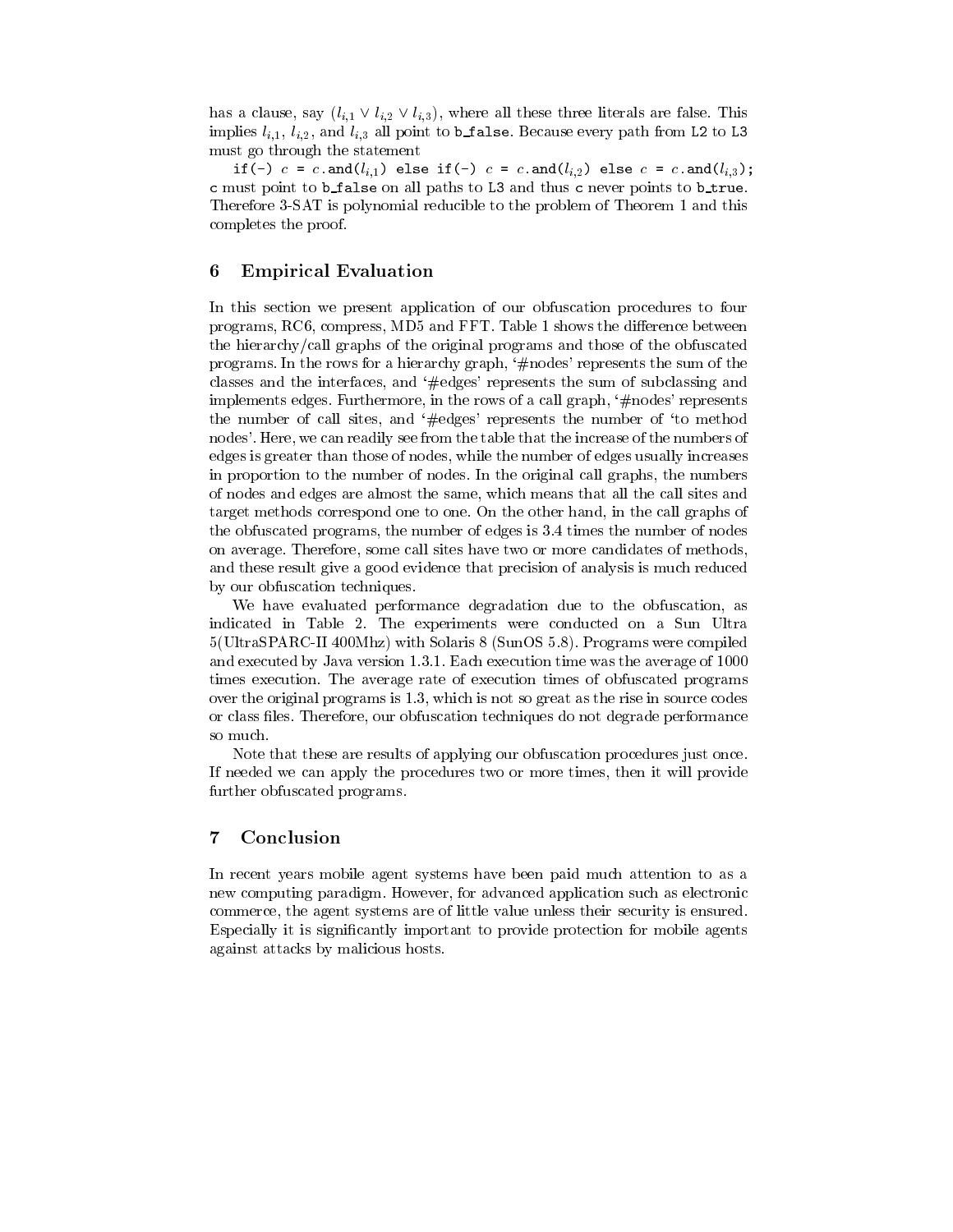| program        |                                |                  | Before Obfuscation After Obfuscation ratio |      |      |
|----------------|--------------------------------|------------------|--------------------------------------------|------|------|
|                | Hierarchy                      | $\#nodes$        | 3                                          | 21   | 7.0  |
| compress Graph |                                | $\#\text{edges}$ | $\overline{2}$                             | 30   | 15.0 |
|                | Call Graph                     | #nodes           | 30                                         | 74   | 2.5  |
|                |                                | $\#\text{edges}$ | 30                                         | 274  | 9.1  |
|                | Hierarchy                      | $\#$ nodes       | 5                                          | 23   | 4.6  |
| RC6            | Graph                          | $\#\text{edges}$ | $\overline{4}$                             | 33   | 8.3  |
|                | Call Graph #nodes              |                  | 18                                         | 77   | 4.3  |
|                |                                | $\#\text{edges}$ | 18                                         | 297  | 16.5 |
| MD5            | Hierarchy                      | $\#$ nodes       | $10\,$                                     | 33   | 3.3  |
|                | Graph                          | $\#\text{edges}$ | 9                                          | 42   | 4.7  |
|                | $\overline{\text{Call Graph}}$ | #nodes           | 194                                        | 667  | 3.4  |
|                |                                | $\#\text{edges}$ | 202                                        | 1775 | 8.8  |
| FFT            | Hierarchy                      | #nodes           | 7                                          | 25   | 3.6  |
|                | Graph                          | $\#\text{edges}$ | 6                                          | 41   | 6.8  |
|                | Call Graph #nodes              |                  | 86                                         | 318  | 3.7  |
|                |                                | $\#\text{edges}$ | 86                                         | 1057 | 12.3 |

Table 1. Change of hierarchy and call graphs

In order to solve the problem, obfuscation of agent programs is very promising. Unfortunately previous software obfuscation techniques share a major drawback that they do not have a theoretical basis and thus it is unclear how effective they are. Therefore, in this paper we propose novel obfuscation techniques for Java. We believe it is fairly easy to apply the techniques to other object-oriented languages such as  $C++$ .

Our obfuscation techniques take advantage of polymorphism and exception mechanism and can drastically reduce the precision of points-to analysis of the programs. We have shown that determining precise points-to analysis in obfuscated programs is NP-hard and the fact provides a theoretical basis for our obfuscation techniques. Furthermore, in this paper we have presented some empirical experiments. The results show the effectiveness of our obfuscation approaches.

### References

- 1. Hohl, F.: Time limited blackbox security: Protecting mobile agents from malicious hosts. In Vigna, G., ed.: Mobile Agents Security. Volume 1419 of Lecture Notes in Computer Science. Springer-Verlag (1998) 92-113
- 2. Collberg, C., Thomborson, C., Low, D.: A taxonomy of obfuscating transformations. Technical Report 148, Department of Computer Science, the University of Auckland, Auckland, New Zealand (1997)
- 3. Aucsmith, D.: Tamper resistant software: An implementation. In Anderson, R.J., ed.: Information Hiding: First International Workshop. Volume 1174 of Lecture Notes in Computer Science., Springer-Verlag (1996) 317-333
- 4. Mambo, M., Murayama, T., Okamoto, E.: A tentative approach to constructing tamper-resistant software. In: New Security Paradigm Workshop. (1997) 23-33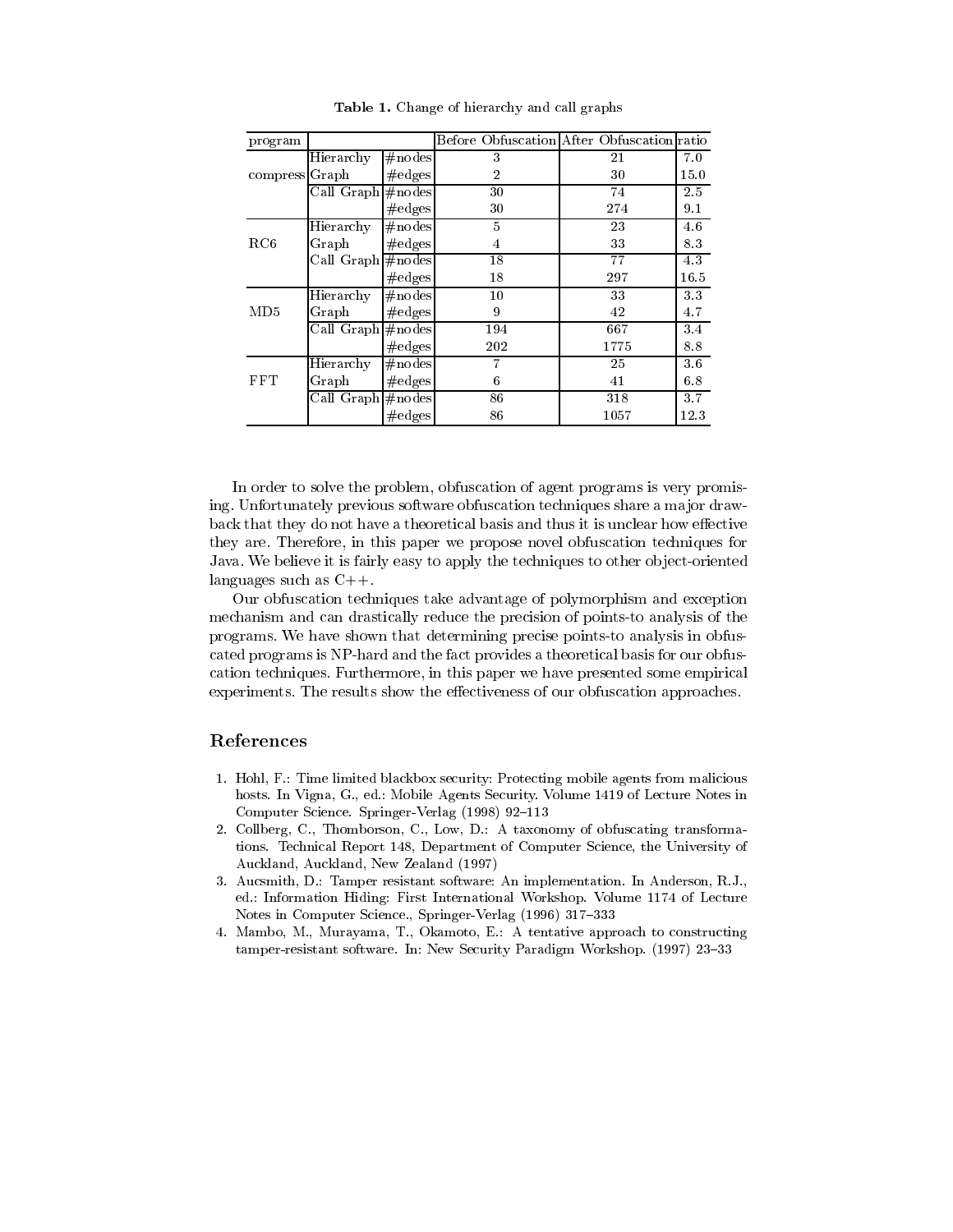| program       |                     |                             | Before Obfuscation After Obfuscation ratio |       |     |
|---------------|---------------------|-----------------------------|--------------------------------------------|-------|-----|
| compress size |                     | program source # lines      | 126                                        | 332   | 2.6 |
|               |                     | class file[byte]            | 2906                                       | 12056 | 4.2 |
|               | execution time[sec] |                             | 0.57                                       | 0.69  | 1.2 |
| RC6           |                     | $program source  \# lines $ | 561                                        | 853   | 1.5 |
|               | size                | class file[byte]            | 6039                                       | 18414 | 2.0 |
|               | execution time[sec] |                             | 0.70                                       | 0.78  | 1.1 |
| MD5           |                     | $program source  \# lines $ | 762                                        | 2142  | 2.8 |
|               | size                | class file[byte]            | 11257                                      | 43462 | 3.9 |
|               | execution time[sec] |                             | 0.61                                       | 0.92  | 1.5 |
| FFT           |                     | $program source  \# lines $ | 874                                        | 2185  | 2.5 |
|               | size                | class file[byte]            | 11260                                      | 37158 | 3.3 |
|               |                     | execution time[sec]         | 0.66                                       | 0.99  | 1.5 |

Table 2. Change of program size and execution time

- 5. Ogiso, T., Sakabe, Y., Soshi, M., Miyaji, A.: Software obfuscation on a theoretical basis and its implementation. IEICE Transactions on Fundamentals E86-A (2003)  $176 - 186$
- 6. Wang, C., Hill, J., Knight, J., Davidson, J.: Software tamper resistance: Obstructing static analysis of programs. Technical Report CS-2000-12, Department of Computer Science, University of Virginia (2000)
- 7. Chatterjee, R., Ryder, B.G., Landi, W.: Complexity of points to analysis of Java in the presence of exceptions. IEEE Transactions on Software Engineering 27 (2001)  $481 - 512$
- 8. Garey, M.R., Johnson, D.S.: Computers and Intractability A Guide to the Theory of NP-completeness. W. H. Freeman and Co. (1979)
- 9. Sander, T., Tschudin, C.F.: Protecting mobile agents against malicious hosts. In Vign, G., ed.: Mobile Agents and Security. Volume 1419 of Lecture Notes in Computer Science. Springer-Verlag (1998) 44-60
- 10. Kotzanikolaou, P., Burmester, M., Chrissikopoulos, V.: Secure transactions with mobile agents in hostile environments. In: Information Security and Privacy: Fifth Australasian Conference on Information Security and Privacy, ACISP 2000. Volume 1841 of Lecture Notes in Computer Science., Springer-Verlag (2000) 289-297
- 11. Myers, E.W.: A precise inter-procedural data flow algorithm. In: Conference record of the 8th ACM Symposium on Principles of Programming Languages (POPL).  $(1981)$  219-230